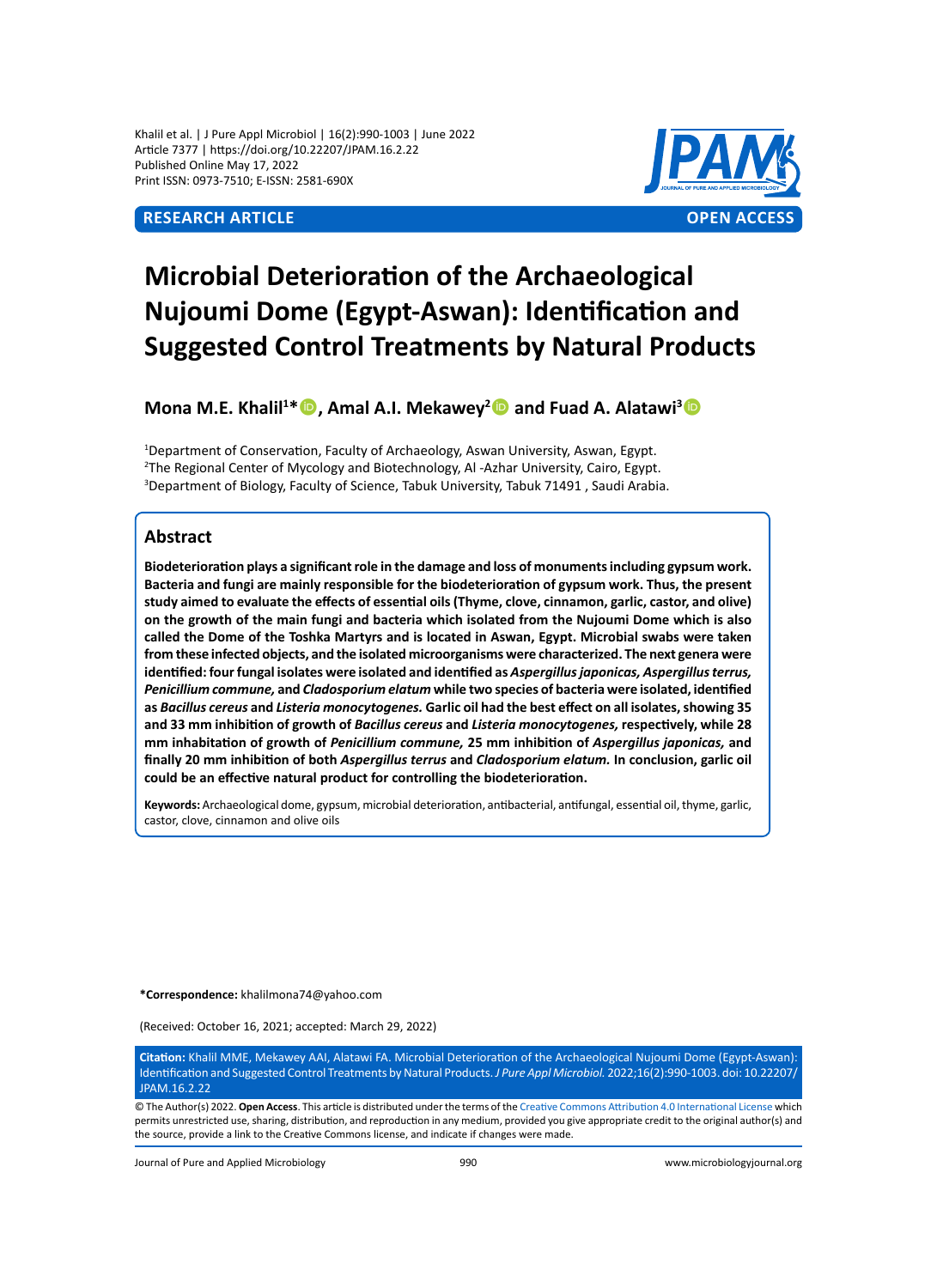#### **INTRODUCTION**

Biodeterioration is defined as any undesirable change in a material brought about by the vital activities of organisms.<sup>1</sup> Bacteria, actinomycetes, and fungi are constantly causing problems in the conservation of gypsum windows because of their bio-deteriorative potential. Conservation can be defined as the process of understanding and management architectural heritage in order to safely hand it over to future generations.<sup>2</sup> The building materials have been suffering from several deterioration factors. In historic buildings, moisture is essential for microbes to grow on surfaces. In addition to moisture, several other issues influence microorganism growth, such as temperature, pH, nitrogen, and other nutrients.3

Growths, microorganisms, and lichens are additionally found on painted artworks in chapels, giving in and even acting as biodeteriogens of design faces and stone landmarks in outside conditions.<sup>4,9</sup> The most significant things experiencing genuine contagious assaults are rock craftsmanship like the caverns of Lascaux in France.<sup>10</sup> The battle of Toshka was led by Nujoumi and the British forces, which were supported by the Egyptian army, and which the Egyptian and English army won in 1889. This dome was established by King Farouk the First, in order to remember those who were martyred in 1303-1306 AH, and 1886-1889 AD. Despite the importance of the historical, architectural, and archaeological dome, it was registered only 10 years ago in the Egyptian Ministry of Antiquities as one of the most important archaeological domes. Fig. (1, 2).

The dome is considered one of the most essential architectural elements in the architecture of mosques. Domes are among the most famous architectural elements; they are found in the ancient ruins (which may date back more than five thousand years ago), and increase the charm of the place. $11$  It is realized that the vault was affected by Byzantine engineering at its start. The continued of vaults in Islamic design in its few structures prompted the improvement of arches' idea among Muslim planners to become one of the main engineering components in Islamic design.<sup>12</sup>

This dome in our study (the Najoumi dome) is considered one of the most luxurious archaeological domes remaining in Aswan in the Mamluk style, as it is characterized by its enormity and height, as the height of the building is 17 meters on the ground, and it is characterized by various stucco windows with several hollow decorations. Some of the decorations are vegetal, and some are starry dishes Fig. 7. The door is also above the decorative Qamariyat (Fig. 2). Qamariyat is an Islamic form of the window and is one of the prominent elements in the Islamic archaeological buildings. It is employed to find a relationship that combines the aesthetic and utilitarian value, and its functions are to prevent insects that infiltrate



**Fig. 1.** Shows the exterior and the entrance to the Dome of the Njome.



**Fig. 2.** Facade of the Dome and the Qmareaia from the top of the door.

Journal of Pure and Applied Microbiology 991 www.microbiologyjournal.org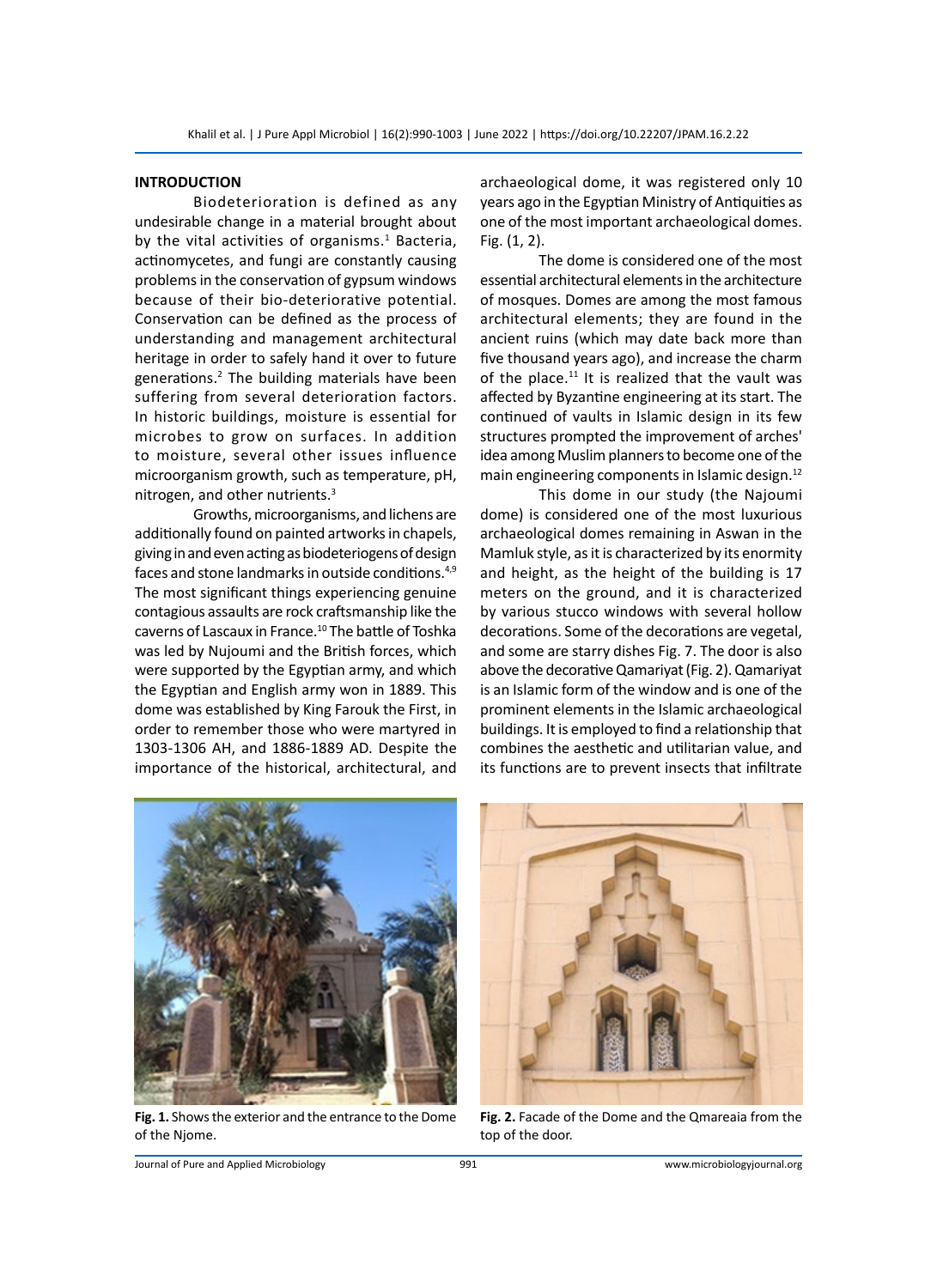from outside the building to the inside. Qamariyat is made of gypsum and colored glass of the very magnificence It is surmounted by a foundation slab of white marble with the foundation text on it (Fig. 3,4).

The Najoumi dome contains a number of stained-glass stucco windows decorated with a variety of decorations, which show a special beauty (Fig. 5, 6). These stucco windows suffer from various damage factors and microbiological



**Fig. 3.** Shows that the building is square and then turns from a square shape to an octagonal shape through corner bends as a transition stage to the neck of the circular dome. It has 16 open windows with semicircular arches.



**Fig. 4.** Shows the main entrance a large wooden door, consisting of two sashes, and each door has decorative geometric shapes.



**Fig. 5.** Stone monuments deteriorated surfaces and Distortion by graffiti.



**Fig. 6.** Showing Ground water inside Nujoumi Dome.

Journal of Pure and Applied Microbiology 992 www.microbiologyjournal.org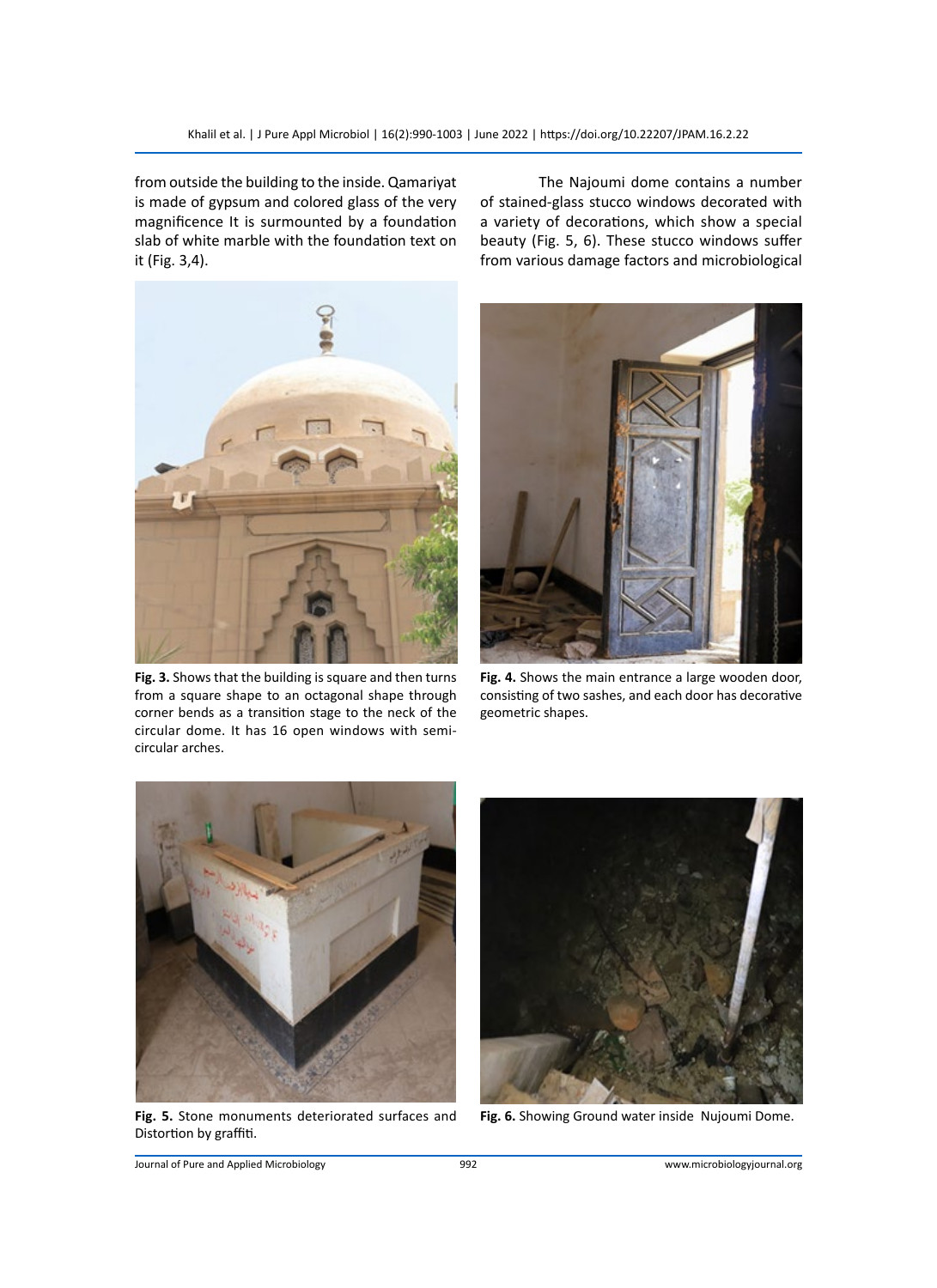damage. These factors not only deform the plaster, but also may lead, with their persistence and negligence in treatment and restoration, to the permanent loss of the gypsum decorative elements. In monumental domes, gypsum is



**Fig. 7.** Show Dust accumulated on the gypsum windows for long periods and the surface turned dark.

damaged by various types of fungi and bacteria attached to the surfaces of the stucco decoration (Fig. 7, 10) which requires modern methods of treatment and the use of appropriate antifungal treatments. Also we need examination as SEM-EDX to suggest best treatment (Fig. 11, 13).



**Fig. 8.** Shows Deterioration of gypsum window and Qamariyat. and some parts of the decorative elements were lost.



**Fig. 9.** Show thin surface layer dusted with grey interface layer and surface cracks in the wall.



**Fig. 10.** Show Accumulation of dust, which encourages the increase of microbiological damage, from inside the dome and around the gypsum windows.

Journal of Pure and Applied Microbiology 993 www.microbiologyjournal.org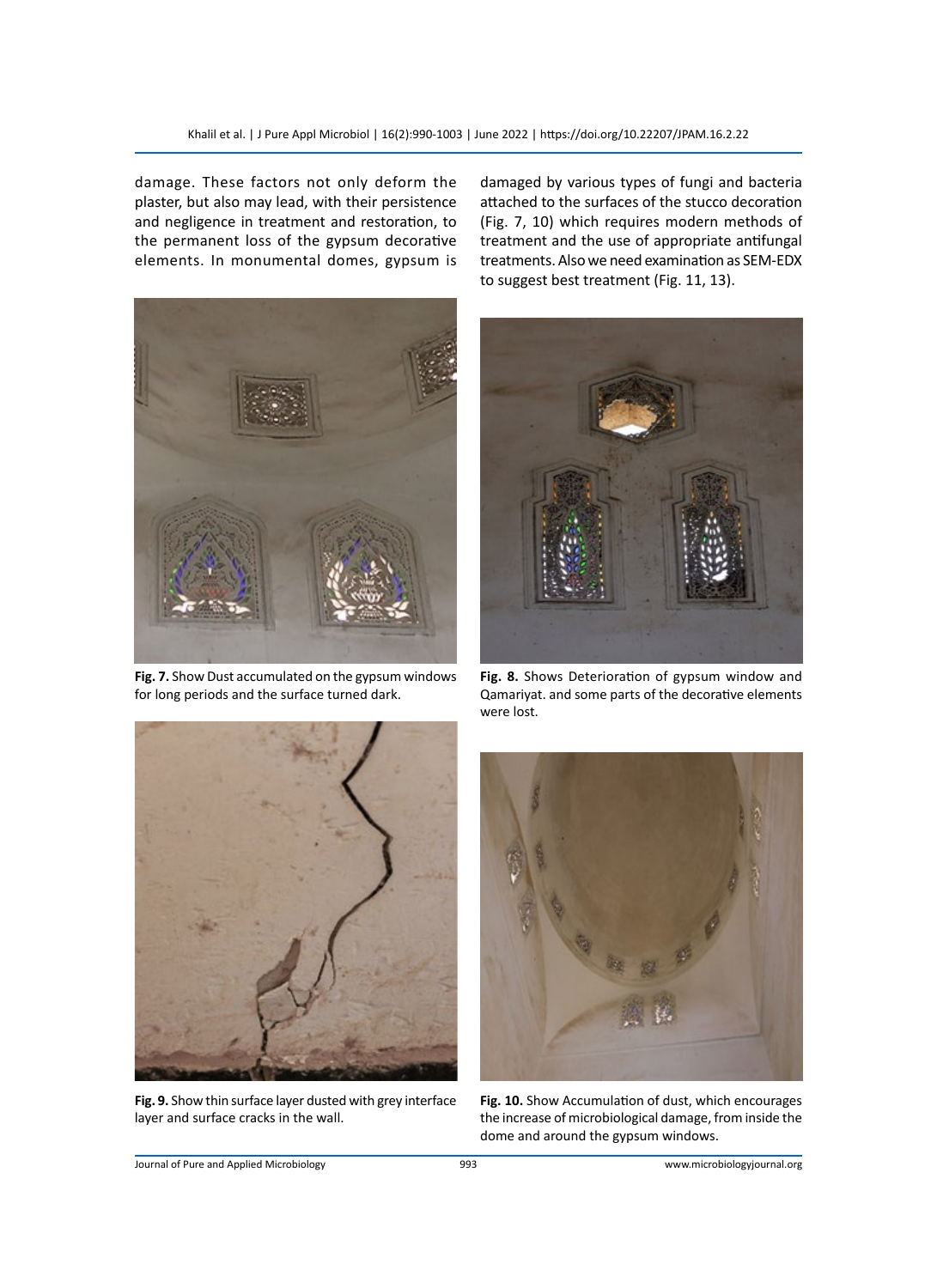The bio decay seen on materials of social legacy is controlled by certain elements: (A) the compound design and nature of the actual material, (B) the climate and openness of the item, and (C) the style and routineness of surface cleaning. Microorganisms are primarily responsible for the general crumbling marvels observed on stone and other structural materials.<sup>5</sup> On building stone, presented to the climate, parasites might be the most significant bio deteriorative life forms.<sup>13</sup>



**Fig. 11.** Scanning electron micrograph of the efflorescence spots and fungi which were detected on the gypsum from wall of Nujoumi dome.



**Fig. 12.** Scanning electron micrograph of the efflorescence spots and fungi which were detected on the gypsum from gypsum window.

The growth of fungi and bacteria on wall paintings is manifested most commonly by deterioration of the surfaces. The microbial population causes discoloration of pigments, physical decay when fungal hyphae grow either on or below the surfaces, and chemical decay of paintings through their metabolites and enzyme production like gluconic, citric, oxalic, and malic.<sup>14,15</sup> Ancient building stones and plaster can be colonised by various collections of microorganisms. Residents existing in a stone substratum are frequently the effects of successive colonisation by different microorganisms that have taken place over many years.<sup>16</sup>

Essential oils with antimicrobial activities extracted from plants are generally used in many industries, such as medicine, perfumery, cosmetics, and food preservation. About 3000 different essential oils are recognized, but only 300 EOs are commercially applied in the flavor and perfume market.<sup>17</sup> Their use in the control of fungal growth on archaeological objects was

**Table 1.** The identification minerals : analysis table of gypsum window

|     | Element Weight % Atomic % |       | Net Int. | Error % |
|-----|---------------------------|-------|----------|---------|
| O K | 61.74                     | 78.52 | 80.58    | 11.35   |
| S K | 16.22                     | 10.29 | 132.47   | 4.07    |
| CaK | 22.04                     | 11.19 | 113.8    | 4.14    |



**Fig. 13.** Scanning electron micrograph of the fungi spots which were detected on the gypsum from gypsum window.

Journal of Pure and Applied Microbiology 994 www.microbiologyjournal.org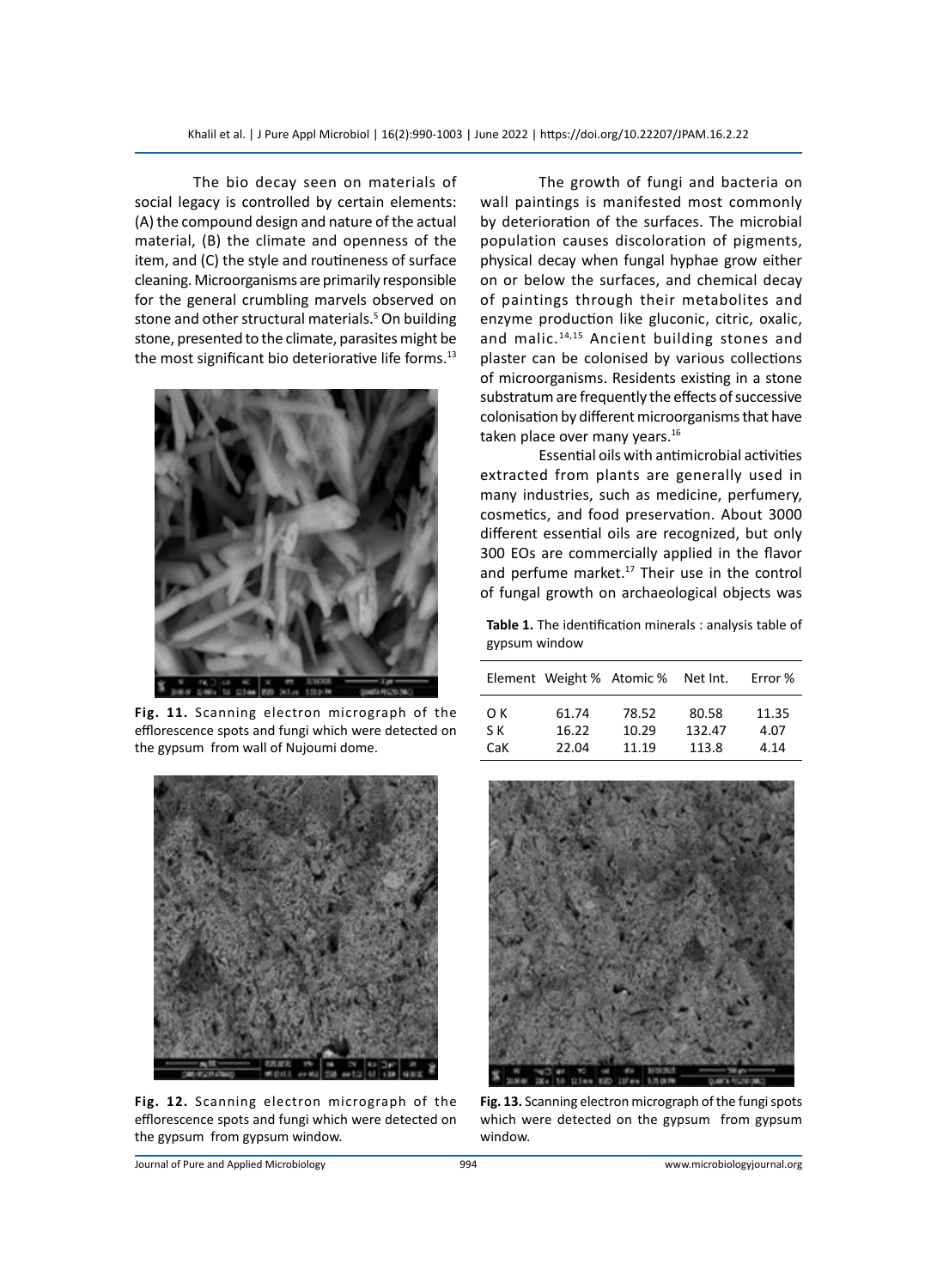reported by. $18$  The essential oils (EOs) and their components have been shown to have a broadrange of various properties, including antibacterial, antifungal, $^{19}$  antiparasitic, antiviral, $^{20}$  antioxidant, $^{21}$ antitumor,<sup>22</sup> insecticidal<sup>23</sup> properties. Moreover, they also play a role in growth enhancers for animals,<sup>24</sup> and have antiseptic and medicinal properties (analgesic, anti-inflammatory, anticarcinogenic, local anesthetic, sedative and spasmolytic).<sup>19</sup> Several types of essential oils have been used for the treatment of various human diseases.25

Biodegradation is a genuine danger to social legacy, which needs the use of a successful method to recognize the microorganisms associated with this cycle and to survey their biodegradation.23 Their organic assault occurs at an ideal temperature and relative humidity for the development of microorganisms and spores on the base. Every colonizer specialist has various ways of giving and taking the construction in capacity of the substrates.<sup>26</sup> In this study, we evaluated six essential oils, namely; Thyme (*Thymus vulgaris*), clove (*Syzygium aromaticum*), and cinnamon (*Cinnamomum zeylanicum*), garlic (*Allium sativum*), castor (*Ricinus communis*), olive (*Olea europaea*) for controlling the biodegradation.

#### **MATERIALS AND METHODS Samples and site description**

Samples for the study were taken from different parts of the archaeological gypsum window according to scientific and non-destructive methods. The sample was taken from the Qmarea under study, which consists of two rectangular openings crisscrossed by a refracted arch and topped by a hexagonal opening. The Qmarea holes from the inside have stained glass intertwined in gypsum (Fig. 2, 8).

**Table 2.** Microbial inhibition zone (mm) of plant essential oils

|                        | Thvme | Clove | Cinnamon | Garlic | Castor | Olive | St. |  |
|------------------------|-------|-------|----------|--------|--------|-------|-----|--|
| Aspergillus japonicas  | 20    | 25    | 00       | 25     | 10     | 12    | 30  |  |
| Aspergillus terrus     | 28    | 00    | 10       | 20     | 15     | 00    | 28  |  |
| Penicillium commune    | 30    | 12    | 15       | 28     | 12     | 10    | 25  |  |
| Cladosporium elatum    | 15    | 00    | 20       | 20     | 10     | 09    | 30  |  |
| Bacillus cereus        | 11    | 08    | 21       | 35     | 22     | 20    | 35  |  |
| Listeria monocytogenes | 09    | 16    | 30       | 33     | 20     | 21    | 33  |  |



Lsec: 30.0 0 Cnts 0.000 keV Det: Octane Pro Det Reso

**Fig. 14.** EDX spectra results of the elongated crystals show the appearance of (K), (S) and (O) elements which may confirm that it is potassium sulphate salt elements which may confirm that it is potassium sulphate salt.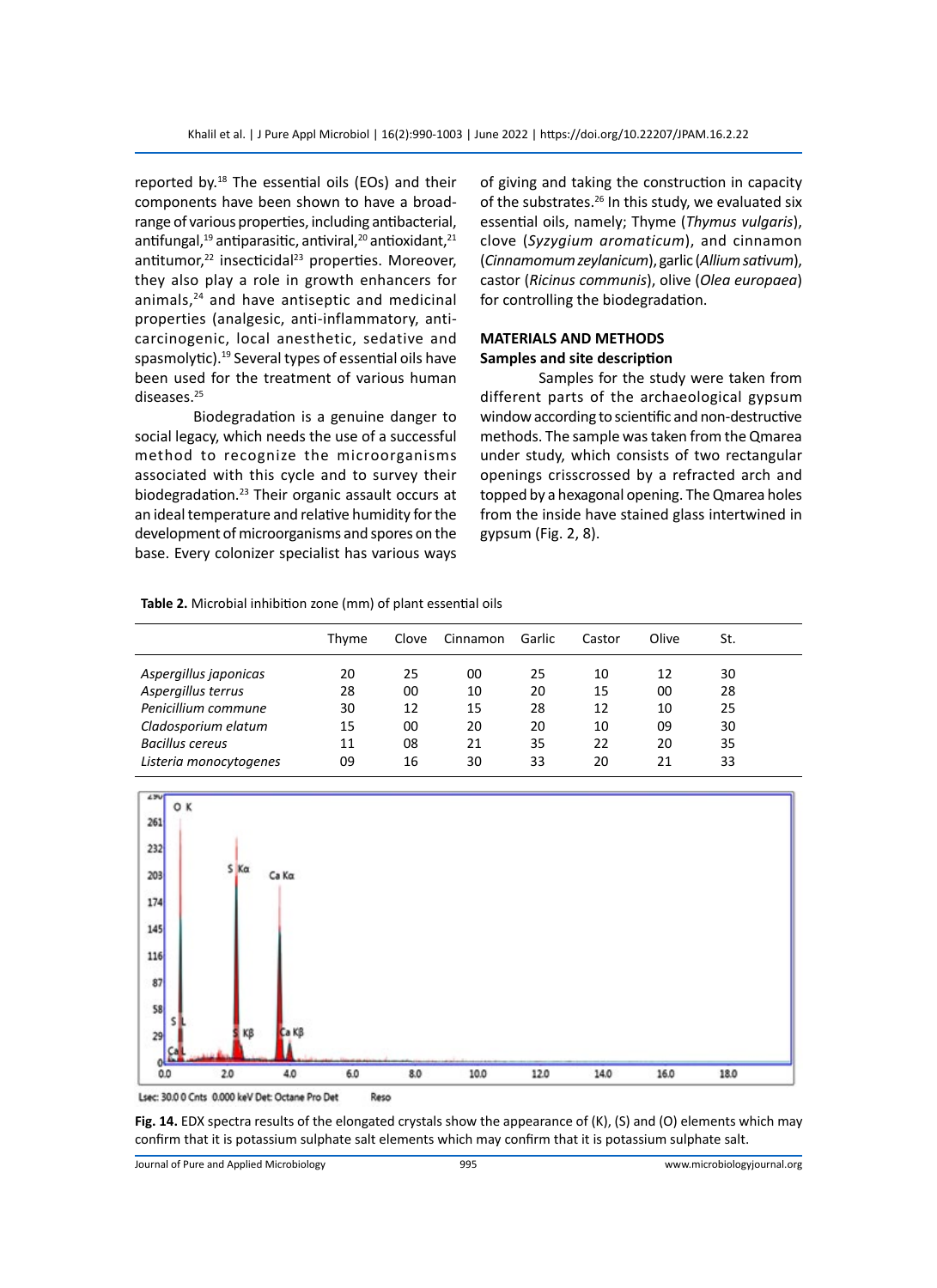Also, Scanning Electron Microscopy (SEM-EDX) was used with samples of gypsum. The morphology and microstructure of the mineral constituents in the gypsum samples were recorded with a SEM (Model Quanta FEG 250 attached with EDX unit; Energy Dispersive X-ray Analyses). Deteriorated gypsum sample was taken from a gypsum window inside the Nujoumi dome. Scanning electron micrograph showing damage to gypsum crystals and loss of bonding materials in addition to found fungi. Infection between grains, fungi between minerals crystals of gypsum, and fungal hyphae was found between the minerals crystals. Results from the gypsum samples studied are presented in Fig. 11, 13 and Table 1. In addition to degradation observed in gypsum crystals, loss of the binding materials, we detected an increase in the size of stone pores, cracks, and loss in the interior structure as a consequence of internal pressures among the mineral crystals due to re-crystallization of the salt inside stone pores. A fungal infection was also observed. Samples showed that they essentially consist of calcium (Ca), silicon (Si), aluminium (Al), carbon (C) and oxygen (O) carbon (Fig. 14). From simple walls and domes through decorative architectural pieces, complex decorations, and gypsum windows to the most magnificent figurative models, gypsum has been decorating buildings for centuries.<sup>27</sup>

Samples were collected from Nujoumi Dome in Aswan showing signs of microbial infection, including fragments from gypsum windows and Interior wall plaster. Sampling was carried out by two methods: (a) taking fragments by sterilized cotton swabs from the surface of infected gypsum windows under aseptic conditions, kept in a sterile bag until used directly for inoculation. (b) using a sterile spatula to scratch the surface of infected plaster and transferring it directly onto prepared agar media.

The organic examples were taken by sterile cotton trade and brooded for 7 days; the secluded growths were distinguished by morphological and spore structures.28

#### **Isolation of Fungi and bacterial isolates from Nujoumi Dome**

Four isolates of fungi and two of bacteria were collected from different sites of archaeological gypsum windows were studied on samples taken from the Nujoumi Dome of Aswan,in March 2019 by using the sterile cotton swap method. Samples were taken from gypsum and also fragments collapsed from wall surfaces in the investigation. After serial dilution of samples, they were inoculated on nutrient agar and potato dextrose agar and incubated for five days at 30°C. purified of isolated colonies were kept at 4°C for identification in the identification unit of the





Journal of Pure and Applied Microbiology 996 www.microbiologyjournal.org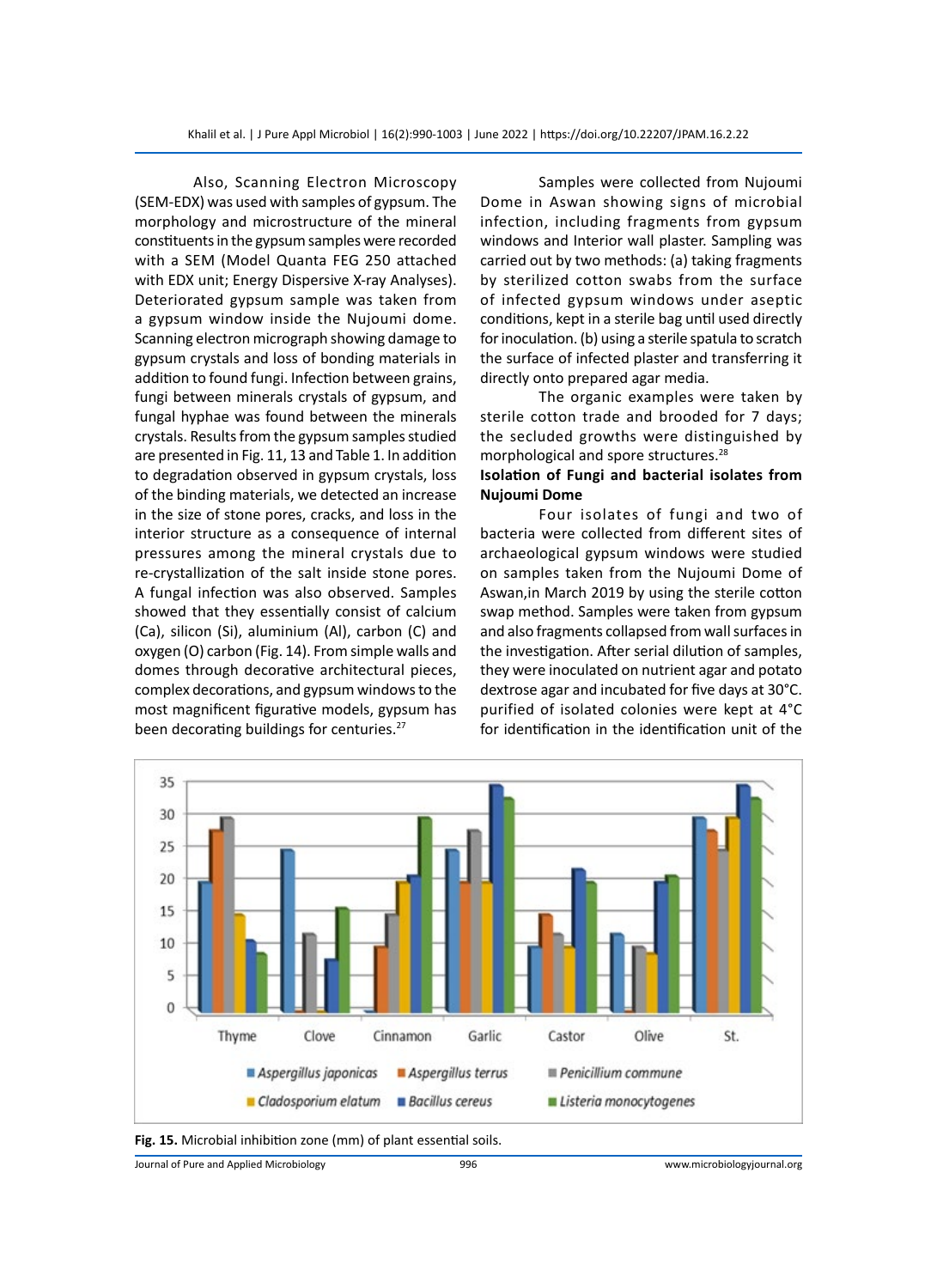Regional Center of Mycology and Biotechnology, Al-Azhar University, Cairo, Egypt.

#### **Essential oils**

Six essential oils were purchased from a commercial store for agricultural seeds, spices, and medical plants in Cairo, Egypt: thyme (*Thymus vulgaris*), clove (*Syzygium aromaticum*), cinnamon (*Cinnamomum zeylanicum*), garlic (*Allium sativum*), castor (*Ricinus communis*), and olive (*Olea europaea*). The six essential oils were directly used without any kind of extraction or treatments. Different concentrations of each essential oil were prepared and applied for their antimicrobial activity against fungal and bacterial isolates in both Potato Dextros Agar (PDA) and Nutrient Agar (NA) media, respectively. Media and cultivation conditions were prepared as described before.<sup>29</sup>

#### **Potato dextros agar PDA and Tween-20**

PDA (Sigma-Aldrich, pH; 5.6±0.2 at 25°C, agar; 15 g/L, dextrose; 20 g/L, potato extract; 4 g/L) was used as a medium for germinating the isolated fungi.

### **Nutrient agar (NA)**

NA (Sigma-Aldrich, used for bacterial isolates. A nutrient agar medium was used for bacterial growth [Beef Extract, 3.0g; Bacteriological Peptone, 5.0g; Agar, 20.0g]. The pH was adjusted to 6.2  $\pm$  0.2 at 25 ( $\pm$ 2)°C. Tween-20 ((Sigma-Aldrich, Germany, lauric acid; ≥40% ''balance primarily myristic, palmitic, and stearic acids''; impurities; ≤3.0% water, CMC; 0.06 mM''20-25°C'', refractive index; n20/D 1.468 lit., density; 1.095 g/mL at 25°C, lit., acid number; ≤2.2 mg/g, hydroxyl value; 96 108 mg/g, transition temp; cloud point of 76°C, HLB; 16.7 to dissolve the plant oil in the media.

# **Preparation of disc for antimicrobial activities**

The sterile blotting paper disc (5 mm) was soaked in the essential oils. The prepared disc was dried at a controlled temperature to remove the excess of solvent. The modified paper disc diffusion<sup>30</sup> was employed to determine the antimicrobial activity of the aqueous extract of the herbal preparations.

An inoculum was spread over the agar plate using a sterile cotton swab in order to obtain uniform microbial growth. Then the prepared antimicrobial discs were kept over the lawn and pressed slightly along with control. Griseofulvin and Streptomycin 10 μg/discs were used as positive controls (slandered) for antifungal and antibacterial purposes, respectively. The plates were incubated for 48 h at 37°C. The antimicrobial activity was evaluated, and the diameter of the inhibition zones was measured. The experiment was carried out in triplicate and the average diameter of the zone of inhibition was recorded. The antibacterial activity was classified as highly active (>10 mm), mildly active (7-10 m) and slightly active (6-7 mm), and less than 6 mm was taken as inactive.<sup>31</sup>

## **RESULTS**

Four fungal species were isolated and identified as *Aspergillus japonicas, Aspergillus terrus, Penicillium commune,* and *Cladosporium elatum,* while two species of bacteria were isolated and identified as *Bacillus cereus* and *Listeria monocytogenes,* isolated from the gypsum samples of Nujoumi Dome.

#### **Effect of essential oils on microbial strains**

The results of the antifungal and antibacterial activities of the six essential oils on all isolates were reported in table (2 *A. japonicas* in agar plates demonstrated the high efficacy of clove and garlic oil (25 mm inhibition zone diameter), followed by them (20 mm), olive (12 mm), and castor oil (10 mm), whereas cinnamon oil did not inhibit the growth of *A. japonicas* when compared to the standard (Griseofulvin), which showed 30 mm inhibition of fungal growth.

The maximum growth inhibition was 28 mm in the case of thyme oil against *A. terrus* with the same results as griseofulvin, followed by garlic, castor, and cinnamon oils, which recorded 20, 15, and 10 mm inhibition, respectively, as compared to clove and olive oil, which did not show any ability to inhibit the growth of the same fungus species.

*P.commune* growth was the most sensitive to thyme and garlic oils (30 and 28 mm inhibition zones, respectively), and these results were better than griseofulvin's 25 mm inhibition (Table 2).15 mm inhibition of P. commune, followed by 12 mm inhibition by clove and castor oils, and 10 mm inhibition by olive oils.

The results of both oils of garlic and cinnamon showed the same effect on the growth of *Cladosporium elatum* (20 mm inhibition zone), while 15, 10, and 9 mm diameters of inhibition of *C. elatum* were recorded by oils of thyme, castor,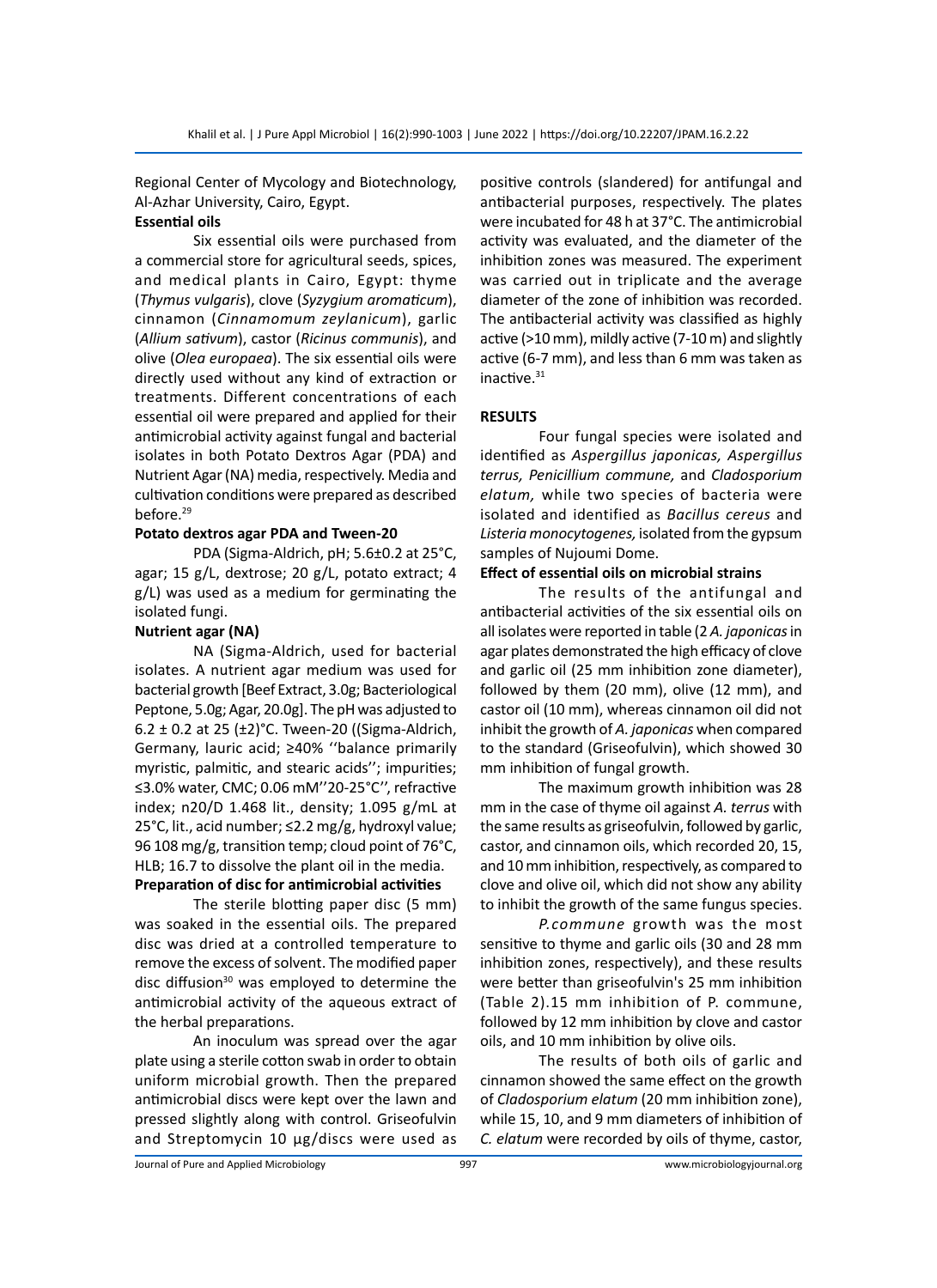and olive, respectively, as compared to 30 mm inhibition by standard griseofulvin. While clove oil did not show any effect on the *C. elatum* growth (Fig. 15).

Table 2 showed great antibacterial potency of garlic oil against two bacterial isolates used, whereas 35 mm inhibition of Bacillus cereus was observed, which is the same effect as Streptomycin a Standard as antibiotic. On the other hand, castor, cinnamon, olive, thyme, and clove recorded 22, 21, 20, 11, and 08 mm inhibition of bacterial growth.

The same garlic oil showed the same effect as streptomycin on the growth of *Listeria monocytogenes* (33 mm inhibition zone). followed by cinnamon oil, which showed a 30 mm inhibition. While 21, 20, 16, and 09 mm inhibited the growth of *Listeria monocytogenes* by olive, castor, clove, and thyme oils, respectively (Table 2 and Fig. 15).

#### **DISCUSSION**

Many researchers have used essential plant oils as antimicrobials, such as $32$  that the components of essential oils can be used in prevailing microbial growth due to their biodegradability, cost-effectiveness, environmental compatibility, non-toxicity, antimicrobial, antifungal, and antioxidant properties. Essential oils (EOs) were an excellent alternative to commercial biocides, with significant potential in the field of cultural heritage conservation.<sup>19</sup> EOs have been tested in vitro against fungal species isolated from royal tomb paintings at Tanis, Egypt,<sup>17</sup> documentary heritage, Cuban and Argentine.<sup>26</sup> Some unexplored or less explored plants also offer some antibacterial, bactericidal, and antioxidant properties. The antibacterial and bactericidal effects of extracted essential oils (EEOs) were tested in comparison with standard antibiotics.<sup>33</sup> It has been reported that the essential oils of *Pimpinella anisum, Origanum vulgare,* and *Allium sativum* showed the best antifungal efficiency against four fungal strains (*Aspergillus clavatus, A. niger, Penicillium* sp. and *Fusarium* sp.) isolated from Argentine and Cuban documentary heritage; whereas, *Origanum vulgare* oil suppresses mycelia growth and sporulation of *Aspergillus, Penicillium,* and *Fusarium* sp.34

Likewise, it has been reported that O. vulgare EO can inhibit the growth of conidia of *Aspergillus* and *Penicillium* species isolated from the divider works of art of Gradac Cloister, Serbia.35 Past work recorded the high antifungal action of five EOs in Regal Burial Chamber Paint at Tanis, Egypt.36 Past studies thought about the antifungal activities of fundamental oil in contrast to seven *Aspergillus* species secluded from an alternate substrate (stone, block, silk, and paper) of social legacy objects in Serbia.<sup>37</sup> They tracked down that the EO displayed more grounded against Aspergillus movement with morpho-physiological changes (absence of sporulation, depigmentation of conidiogenous contraption and conidia, and the presence of deviant contagious constructions). The advancement of safe strains of parasites against fundamental oils might be more uncertain for what it's worth for some manufactured fungicides. Given that few dynamic parts are consistently present in EOs, and synergistic connections between the various parts of the oils may exist.<sup>38</sup>

Previous work investigated the antimicrobial efficiency of cinnamon, peppermint, clove, lavender, and thyme essential oil against *Streptomyces rochei* and *Bacillus safensis* which were isolated from deteriorated archaeological limestone from seven historic Egyptian sites (Giza pyramid complex and related tombs, Seti I tomb at Luxor, Senusret I obelisk of Al Mattaryia district, store of the National Museum of Egyptian Civilization, Roman Amphitheatre of Alexandria, Mosque of Elkadi Abd El Basset, and Ismailia Museum of Antiquities), Egypt.<sup>39</sup> Plant EOs antimicrobial efficacy was due to the presence of bioactive constituents.36

Identifying the active antimicrobial components of essential oils is complicated due to the fact that essential oils contain complex mixtures of up to 45 different constituents, whereas the composition of a certain EO may change depending on the methods used to evolve the oil, the season of harvest, and the environmental conditions (weather, day length, water, sunlight, nutrients, pressure, soil type, nutrients, and diurnal fluctuation). Essential oil components are multiple families of low molecular weight organic compounds with different variations in antimicrobial activities.<sup>38</sup>

Previous work reported that *Cinnamomum cassia Presl, Thymus mongolicus Ronn,* and *Cymbopogon martini* exhibited stronger inhibitory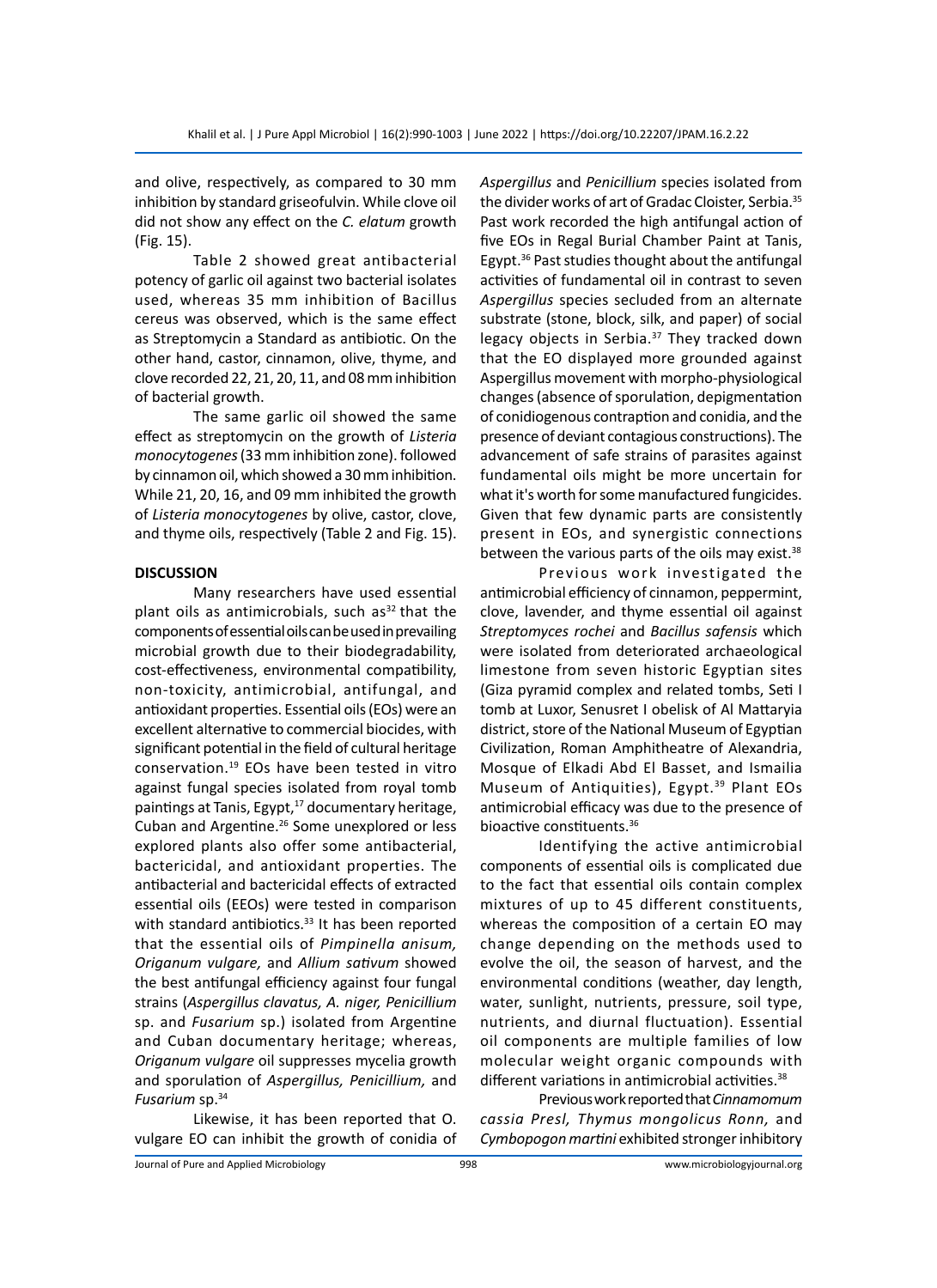effects and lower minimal inhibitory concentrations (MICs) against *Aspergillus carbonarius, Aspergillus flavus,* and *Penicillium viridicatum* due to the active compounds of EOs (trans-cinnamaldehyde, d-limonene, citral, citronellal, trans-geraniol, and carvacrol).40 Some deoxy-glucosides of borneol, carvacrol, citronellal, fenchol, menthol, thymol, and s-perillyl alcohol exhibited remarkable antifungal properties against *Fusarium oxysporum, Aspergillus flavus,* and *A. ochraceus*. Previous work isolated *Aspergillus niger* from a Roman mural painting in Italy and evaluated the essential oil constituents as preservation products. Thymol, eugenol, and cinnamaldehyde, which are the major component of thyme, clove, and cinnamon oil, respectively, provided a constant and strong inhibition effect.<sup>19</sup>

The constituents of EOs can be used for middle and long-term protection applications. This makes them available for use in the future development of long-lasting preservation products. The essential oils and their components have distinct targets, including the membrane and cytoplasm, which perfectly change the morphology of the cells.<sup>37</sup> The antimicrobial efficiency of Eos might be caused by the attributes of terpenes/ terpenoids which are highly lipophilic in nature and low molecular weight, and control the germination and sporulation of fungi, causing cell death.<sup>41</sup> The antifungal agents may deactivate the fungal cells by disrupting the function and structure of membranes or organelles of the fungal cell and suppressing the nuclear material or protein creation.42 Most of the tested plants contain medicinal values that are utilised in artificial medicines and to cure emerging diseases.<sup>33</sup>

The phenolic constituents of EOs can be related to their antimicrobial efficiency. The terpenoids are dynamic compounds against a diverse spectrum of microorganisms and the most active monoterpenoids are carvacrol and thymol.43 The antimicrobial capacity of terpenoids was evaluated against *Pseudomonas aeruginosa, Enterobacter aerogenes, Escherichia coli,* and *Listeria monocytogenes,* whereas the most active component was carvacrol, followed by thymol.<sup>41</sup> **Thyme oil (***Thymus vulgaris***)**

The most efficient compounds in thyme oil are terpenoids. Terpenoids can be split into epoxides, alcohols, esters, aldehydes, ethers, ketones, and phenols. Terpenoids such as carvacrol, thymol, linalyl acetate, linalool, citronellal, menthol, geraniol, and piperitone showed antimicrobial activities.<sup>44</sup> The antimicrobial effectiveness of terpenoids is depends on their functional groups, the presence of delocalized electrons and the hydroxyl group of phenolic terpenoids. A previous study found that thyme oil has antibacterial activity at a very low concentration (0.5%) against rock colonizing bacteria that were isolated from different archaeological limestone objects, Egypt. Thymol, a phenolic monoterpenoid, is the major ingredient of thyme oil.<sup>20</sup> Thymol's structure is very similar to that of carvacrol, which has the hydroxyl group in an inconstant position on the phenolic ring.

The antimicrobial activities of phenolic compounds (thymol and carvacrol) were due to the structural and functional damage of the cytoplasmic membrane. The primary mode of action of thymol is considered to participate in inner and outer membrane disruption as well as interaction with intracellular targets and membrane proteins. When thymol collaborates with cell membranes, it affects membrane permeability, which leads to a lack of membrane potential with outflows of Adenosine 5′-triphosphate (ATP), carboxyfluorescein and potassium ions. The potency of cells to improve after exposure to thymol is very low because thymol affects critical energy-generating processes. Thymol damages ergosterol biosynthesis as well as disrupted vesicles and cell membranes in Candida strains because ergosterol regulates membrane asymmetry and fluidity.45

#### **Clove oil (***Syzygium aromaticum***)**

Previous study found that clove oil has antibacterial and antifungal activities when used against six bacterial species (*Bacillus polymyxa, Bacillus cereus, Bacillus thuringiensis, Bacillus*  sp., *Enterobacter agglomerans,* and *Streptomyces*  sp.) and four fungal species (*Aspergillus niger, Aspergillus clavatus, Penicillium* sp., and *Fusarium*  sp.) which isolated from different documentary supports and indoor environments of repositories of the National Archive of the Republic of Cuba and Historical Archive of the Museum of La Plata, Argentina.34 The antibacterial activity of clove oil has been shown against pathogenic bacteria including *Campylobacter jejuni, Escherichia coli, Salmonella*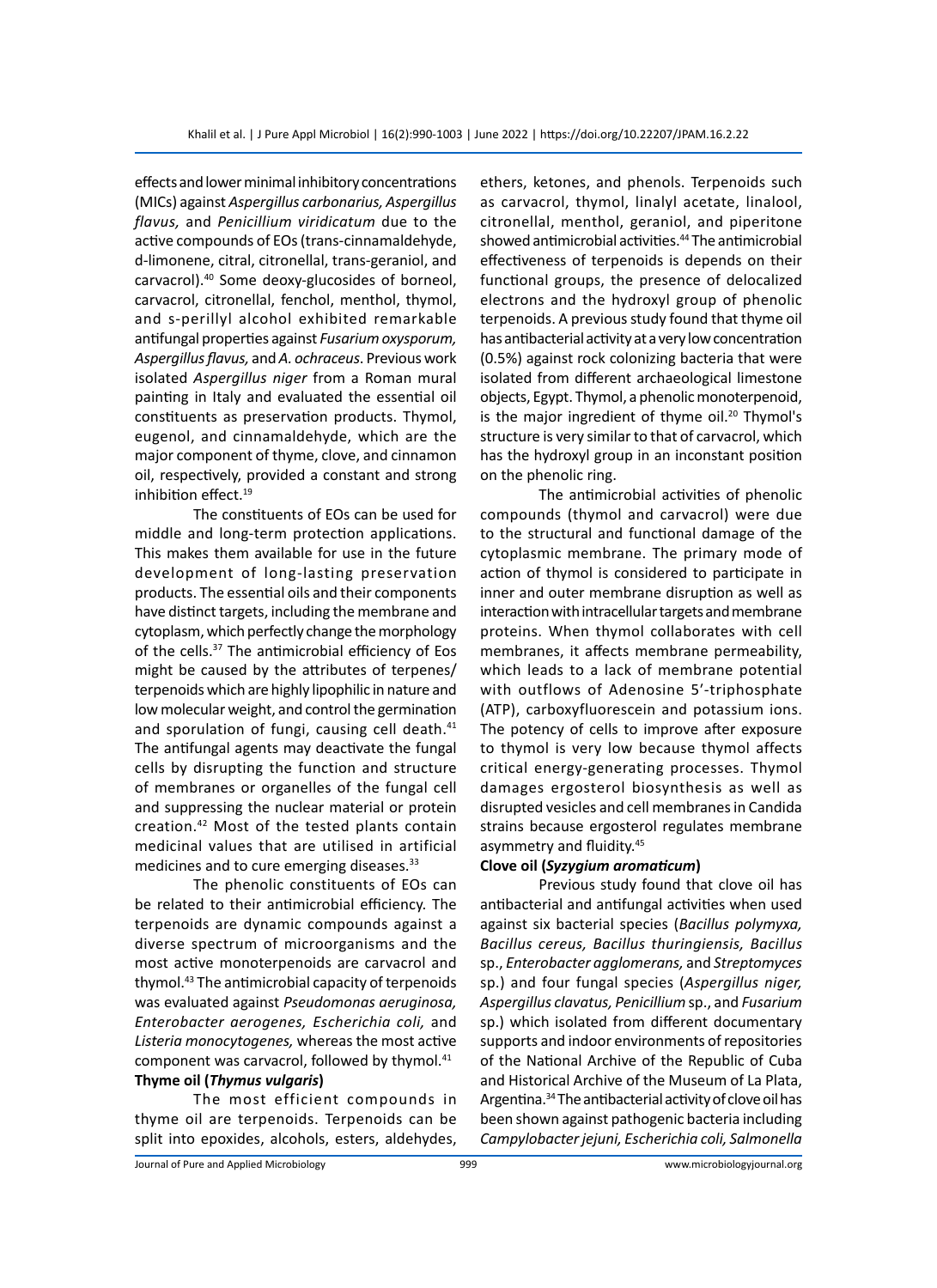*enteritidis,* and *Staphylococcus aureus.*<sup>46</sup> The clove oil exhibited potent antibacterial efficacy against *Staphylococcus aureus,* and *Bacillus cereus.*<sup>47</sup> Clove oil exhibited significant inhibition against 32 multiresistant *Staphylococcus epidermidis* strains.48

Past work showed that the most minimal centralization of eugenol as the principal constituent of clove oil has a huge hindrance against a wild strain of *Aspergillus niger* that was gathered from a painting saved in the cellar of the Ariadne House (Archaeological Site of Pompeii), Italy.<sup>19</sup> It has been shown that clove oil displays a solid fungicidal action by diminishing organisminoculum size.<sup>49</sup> Clove oil and its principal part, eugenol, have been considered as regular fungicides against *Botrytis cinerea, Penicillium expansum, Aspergillus niger* and *A. flavus.*<sup>50</sup>

#### **Garlic oil (***Allium sativum***)**

It has been observed that garlic oil shows a highly inhibitory effect against Escherichia coli.51 Previous work suggested that possible use of natural products from plants in the control of biodeterioration of documentary heritage, where the garlic oils showed the best antifungal activity against *Aspergillus niger, Aspergillus clavatus, Penicillium sp.,* and *Fusarium sp.,* while the highest antibacterial activity was recorded against *Enterobacter agglomerans, Bacillus polymyxa,*  and *Streptomyces sp.,* which were isolated from repositories air and documents of the National Archive of the Republic of Cuba and the Historical Archive of the Museum of La Plata, Argentina.<sup>52</sup>

Previously, it was found that the pathogenic fungal and bacterial species were inhibited by garlic bulb extracts (*Allium sativum*) which is mainly contain allicin that is used as a therapeutic panacea. Several changes are observed in microorganisms (membrane permeability and protein leakage) due to the effect of garlic extract. The antimicrobial activity of allicin may be due to the devastation of the structural solidity of cell membranes, leading to cell death.53 Allicin has a strong smell of garlic and exhibits antiviral, antifungal, antiparasitic, and antibacterial properties.<sup>54</sup> Allicin displayed antibacterial efficiency against Gram-negative and Gram-positive bacteria.51

#### **Olive oil (***Olea europaea***)**

Previous work examined the antifungal activity of olive essential oil against *Aspergillus*  *niger, Penicillium commune* (moulds), *Coniophora puteana* (brown rot), *Trametes versicolor* (white rot) and *Chaetomium globosum* (soft rot), which were isolated from archaeological wood, whereas the olive oil showed a slight to strong growth inhibition, particularly with the brown-rot species (*Coniophora puteana*).55 Also, it was found that olive oil is composed of a high concentration of monounsaturated fatty acid (oleic acid) with minor compounds (phenolic compounds) which possess antioxidant and antimicrobial activities.56 A previous study showed that olive oil can limit the growth of *Pseudomonas fluorescens* and *Enterobacteriaceae* due to the presence of polyphenols that have antimicrobial activities.<sup>57</sup> **Castor oil (***Ricinus communis***)**

Castor oil is the fatty substance of ricinoleic corrosive, which contains receptive auxiliary hydroxyl bunches.<sup>58</sup> It displays a critical microbial hindrance towards the human pathogenic microorganisms. Castor oil was perceived as the best vegetable oil because of its inborn biodegradability, sustainability, minimal expense, and plentiful accessibility.59 Previous research found that Castor EO had a significant inhibitory effect against *Bacillus subtilis*  (Gram-positive microorganisms).<sup>17</sup> Likewise, the concentrate of castor created optional metabolites (phenolics, diminishing specialists) and displayed cell reinforcement property.

#### **Cinnamon oil (***Cinnamomum zeylanicum***)**

Cinnamon oil is antimicrobial against both fungal and bacterial species.<sup>60</sup> Also, cinnamaldehyde is the major component (50-90%) of cinnamon bark oil, with other minor constituents including eugenol, linalool, and a-pinene.<sup>61</sup> It has been shown that cinnamaldehyde inhibited the growth of brown-rot fungus, which is isolated from wood and stone religious artefacts.<sup>62</sup>

Cinnamaldehyde showed remarkable inhibitory effects against a wild strain of *Aspergillus niger* that was collected from a mural painting in Pompeii, Italy.<sup>19</sup> Cinnamaldehyde is an aromatic aldehyde, and it has been suggested that the carbonyl groups of aldehydes can bind to metal ions, sulfhydryl groups, amino groups, and proteins of the microbial cell.<sup>62</sup> Previous studies showed that cinnamaldehyde was effective at its lowest concentration against all bacterial and fungal strains, where it inhibited cells division of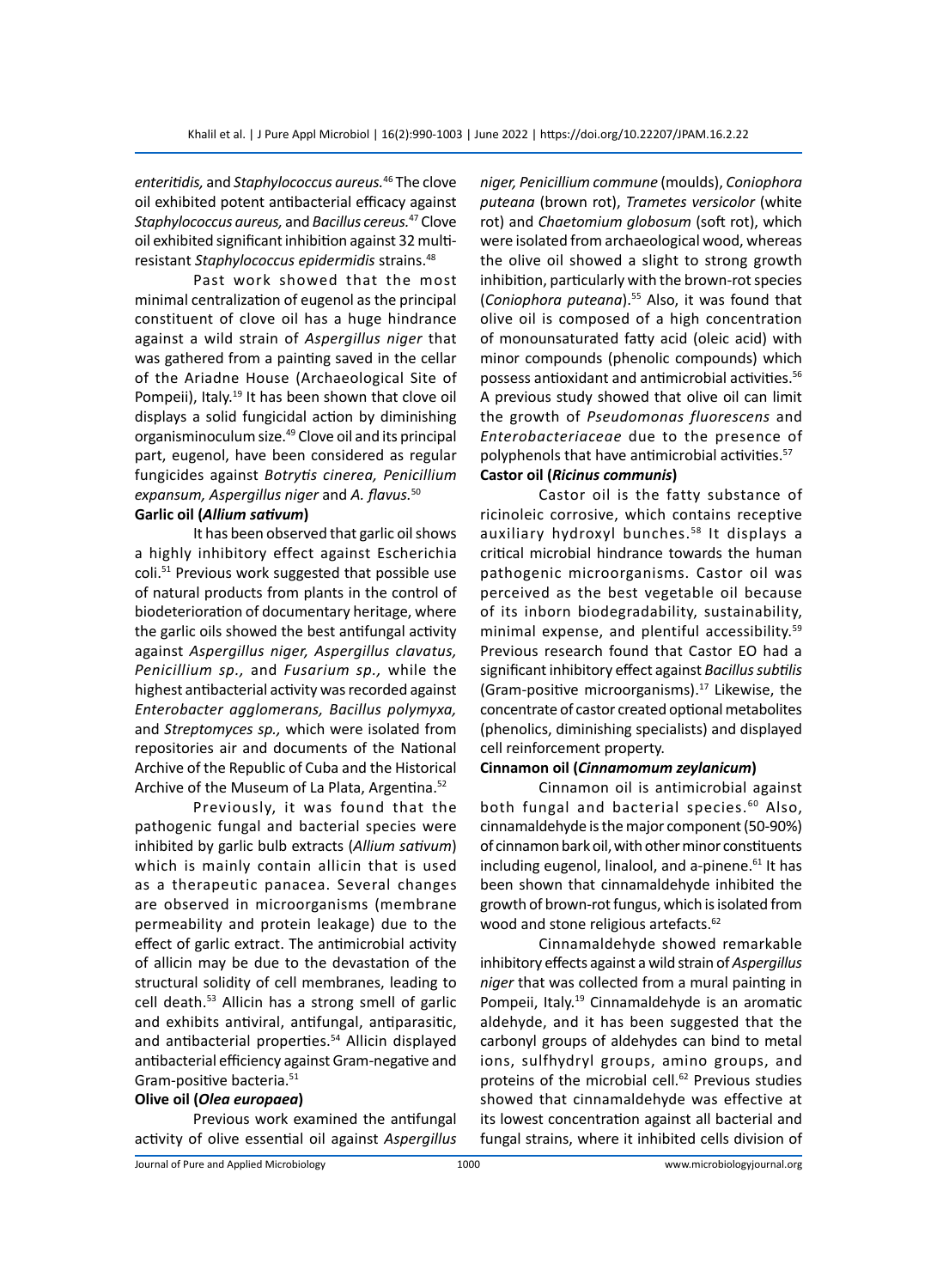fungal cell and inhibited the cell wall synthesizing enzymes in *Saccharomyces cerevisiae.*63,64

#### **Conclusion**

Most of the tested essential oils showed a positive effect against the isolated bacteria and fungi, which can be applied in the future to the treatment of archaeological antiques. The most effective essential oil was garlic essential oil.

#### **ACKNOWLEDGMENTS**

None.

#### **CONFLICT OF INTEREST**

The authors declare that there is no conflict of interest.

#### **AUTHORS' CONTRIBUTION**

All the authors listed have made a considerable direct and intellectual contribution to the work, and accepted it for publication.

#### **FUNDING**

None.

#### **DATA AVAILABILITY**

All datasets generated or analyzed during the study are included in the manuscript.

#### **ETHICS STATEMENT**

Not applicable.

#### **REFERENCES**

- 1. Allsopp D. Worldwide wastage: the economics of biodeterioration. *Microbiol Tod.* 2011;38:150-153.
- 2. Forsyth M. Structures and Construction in Historic Building Conservation. Wiley-Blackwell. 2007. doi: 10.1002/9780470691816
- 3. Eriksson KEL, Blanchette RA, Ander P. Microbial and enzymatic degradation of wood and wood components. Springer Science & Business Media. 2012.
- 4. Ettenauer J, Pinar G, Sterflinger K, Gonzalez-Munoz MT, Jroundi F. Molecular monitoring of the microbial dynamics occurring on historical limestone buildings during and after the in situ application of different bio-consolidation treatments. *Sci Total Environ.* 2011;409(24):5337-5352. doi: 10.1016/j. scitotenv.2011.08.063
- 5. Pinar G, Sterflinger K. Microbes and building materials. In: Cornejo DN, Haro JL (eds) Building materials: properties, performance and applications. Nova Science Publishers, New York. 2009:163-188.
- 6. Saarela M, Alakomi HL, Suihko ML, Maunuksela

L, Raaska L, Mattila-Sandholm T. Heterotrophic microorganisms in air and biofilm samples from Roman catacombs, with special emphasis on actinobacteria and fungi. *Int Biodeterior Biodegrad.* 2004;54(1):27-37. doi: 10.1016/j.ibiod.2003.12.003

- 7. Steiger M, Charola AE, Sterflinger K. Weathering and deterioration. In: Siegesmund S, Snethlage R (eds) Stone in architecture. Springer, Berlin. 2011:291-304. doi: 10.1007/978-3-642-14475-2\_4
- 8. Sterflinger K. Fungi as geologic agents. *Geomicrobiol J.* 2000;17(2):97-124. doi: 10.1080/01490450050023791
- 9. Urzi C. Microbial deterioration of rocks and marble monuments in the Mediterranean basin: a review. *Corros Rev.* 2004;22(5-6):441. doi: 10.1515/ CORRREV.2004.22.5-6.441
- 10. Bastian F, Alabouvette C. Lights and shadows on the conservation of a rock art cave: the case of Lascaux cave. *Int J Speleol.* 2009;38(1):55-60. doi: 10.5038/1827-806X.38.1.6
- 11. Elkhateeb AA. Domes in the Islamic Architecture of Cairo City: A Mathematical Approach. *Nexus Netw J.* 2012;14(1):151-176. doi: 10.1007/s00004-011-0103-3
- 12. Tarrad M, Matrouk M. The Dome in Islamic Architecture and The Contemporary Orientations to The Design of Mosques' Domes. in Proceedings of the International Congress. Domes in The World. 2012.
- 13. Scheerer S, Ortega-Morales O, Gaylarde C. Microbial deterioration of stone monuments-an updated overview. *Adv Appl Microbiol.* 2009;66:97-139. doi: 10.1016/S0065-2164(08)00805-8
- 14. Pepe O, Sannino L, Palomba S, et al. Hetrotrophic microorganisms in deteriorated medival wall painting in southern Italian churches. *Microbiol Res.* 2010;165(1):21-33. doi: 10.1016/j.micres.2008.03.005
- 15. Garg KL, Mishra KK, Jain A. Role of fungi in the deterioration of wall paintings. *Sci Total Environ.* 1995;167(1-3):255-271. doi: 10.1016/0048- 9697(95)04587-Q
- 16. Macedo MF, Miller AZ, Dionisio A, Saiz-Jimenez C. Biodiversity of cyanobacteria and green algae on monuments in the Mediterranean Basin. *Microbiology.* 2009;155(11):3476-3490. doi: 10.1099/mic.0.032508- 0
- 17. Burt S. Essential oils: their antimicrobial properties and potential application in foods-a review. *Int J Food Microbiol.* 2004;94(3):223-253. doi: 10.1016/j. iifoodmicro.2004.03.022
- 18. Gomez-Alarcon G, Munoz ML, Flores M. Excretion of organic acids by fungal strains isolated from decayed sandstone. *Int Biodeter Biodegr.* 1994;34(2):169-180. doi: 10.1016/0964-8305(94)90006-X
- 19. Veneranda M, Blanco-Zubiaguirre L, Roselli G, Di Girolami G, Castro K, Madariaga JM. Evaluating the exploitability of several essential oils constituents as a novel biological treatment against cultural heritage biocolonization. *Microchemical Journal.* 2018;138:1-6. doi: 10.1016/j.microc.2017.12.019
- 20. Cattelan MG, de Castilhos MBM, Sales PJP, Hoffmann FL. Antibacterial activity of oregano essential oil against foodborne pathogens. *Nutr Food Sci.* 2013;43(2):169- 174. doi: 10.1108/00346651311313544
- 21. Villa F, Giacomucci L, Toja F, et al. Degradation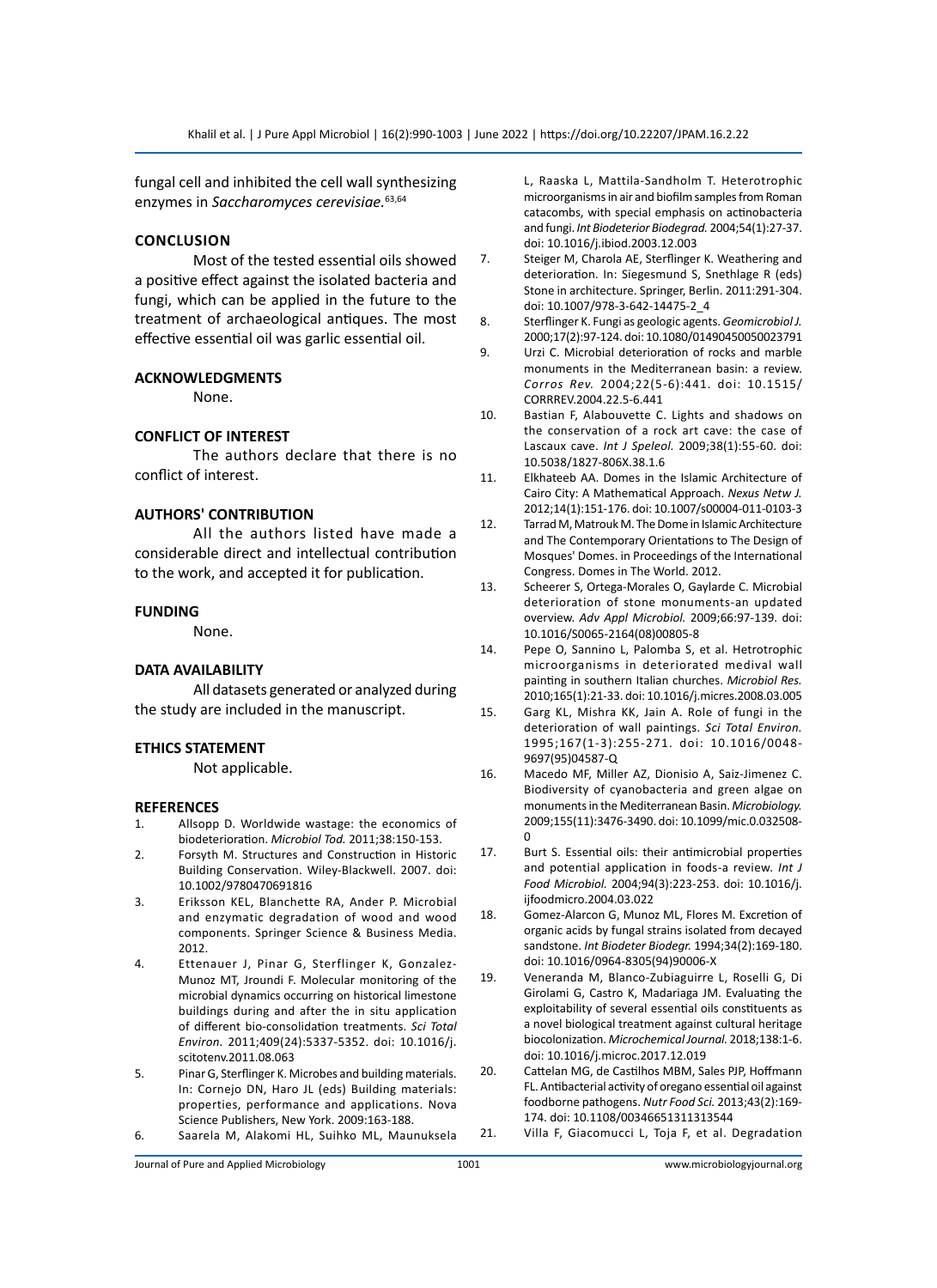of nitrocellulose-based paint by Desulfovibrio desulfuricans ATCC 13541. *Biodegradation.* 2012;23(5):705-716. doi: 10.1007/s10532-012-9546-9

- 22. Abed el Hamid H, Darwish SS, Bahaa A. Microbial studies to evaluate biodeterioration of oil painting and its prevention. *Journal of the General Union of Arab Archaeologists.* 2010;11:102-128.
- 23. Kim MK, Ingremeau F, Zhao A, Bassler B, Stone H. Local and global consequences of flow on bacterial quorum sensing. *Nat Microbiol.* 2016;1:15005. doi: 10.1038/ nmicrobiol.2015.5
- 24. Akthar M S, Degaga B, Azam T. Antimicrobial activity of essential oils extracted from medicinal plants against the pathogenic microorganisms. A review. *Biological Sciences and Pharmaceutical Research.* 2014;2(1):001- 007.
- 25. Ali M, Ali M, Darwish S, et al. Investigation and conservation of El-Shenawy palace photographic collection in Mansoura, Egypt. *Mediterranean Archaeology and Archaeometry.* 2015;15(3):165-185.
- 26. Borrego S, De Saravia SG, Valdes O, Vivar I, Battistoni P, Guiamet P. Biocidal activity of two essential oils on Fungi that cause biodeterioration of paper documents. *International Journal of Conservation Science.* 2016;7(2)369-380.
- 27. Ireland R. Conserving Decorative Plaster. The Building Conservation Directory. Cathedral Communications Limited. 2005:1-11.
- 28. Khalaphallah R, El-Derby A. The effect of nano-TiO2 and plant extracts on microbial strains isolated from Theban ancient Egyptian royal tomb painting. *Afr J Microbiol Res.* 2015;9(21):1424-1430. doi: 10.5897/ AJMR2015.7432
- 29. Atlas RM. Handbook of microbilology media. In Laurence C. and Parks, L.c. eds. Paks, CRC press. 1993:278,538,785.
- 30. Delignette-Muller ML, Flandrois JP. An accurate diffusion method for determining bacterial sensitivity to antibiotics. *Antimicrob Chemother.* 1994;3(1):73-81. doi: 10.1093/jac/34.1.73
- 31. Chandra R, Dwivedi V, Shivam K, Jha KA. Detection of antimicrobial activity of *Oscimum sanctum* (Tulsi) and *Trigonella foenum graecum* (Methi) against some selected bacterial and fungal strains. *Res J Pharm Biol Chem Sci.* 2011;2(4):809-813.
- 32. Bakkali F, Averbeck S, Averbeck D, Idaomar M. Biological effects of essential oils -a review. *Food Chem Toxicol*. 2008;46(2):446-475. doi: 10.1016/j. fct.2007.09.106
- 33. Zaman, Gaffar Sarwar, et al. Screening of the antioxidant and antibacterial effects of extracted essential oils from *Thunbergia coccinea, Acacia polyacantha, Polygonum micrpcephallum, Abies spectabilis* and *Clerodendrum colebrookianum. Cell Mol Biol.* 2021;67(4). doi: 10.14715/cmb/2021.67.4.7
- 34. Borrego S, Valdes O, Vivar I, et al. Essential Oils of Plants as Biocides against Microorganisms Isolated from Cuban and Argentine Documentary Heritage. *International Scholarly Research.* 2012;2012:826786. doi: 10.5402/2012/826786
- 35. Stupar M, Grbic MLJ, Dzamic A, et al. Antifungal activity of selected essential oils and biocide benzalkonium

chloride against the fungi isolated from cultural heritage objects. *South African Journal of Botany.* 2014;93:118-124. doi: 10.1016/j.sajb.2014.03.016

- 36. Stupar M, Grbic ML, Simic GS, Jelikic A, Vukojevic J, Sabovljevic M. A sub-aerials biofilms investigation and new approach in biocide application in cultural heritage conservation: Holly Virgin Church (Gradac Monastery, Serbia). *Indoor and Built Environment.* 2014;23(4):584-593. doi: 10.1177/1420326X12466753
- 37. Helmi F, Elmitwalli H, Rizk M, Hagrassy A. Antibiotic extraction as a recent biocontrol method for Aspergillus Niger and Aspergillus Flavus fungi in ancient Egyptian mural paintings. *Mediterranean Archaeology and Archaeometry.* 2011;11(2)1-7.
- 38. Elsayed Y, and Shabana Y. The effect of some essential oils on aspergillus niger and Alternaria alternata infestation in archaeological oil paintings. *Mediterranean Archaeology and Archaeometry.* 2018;18(3):71-87.
- 39. Sterflinger K. Fungi: Their role in deterioration of cultural heritage. *Fung Biol Rev*. 2010;24(1-2):47-55. doi: 10.1016/j.fbr.2010.03.003
- 40. Wang W, Ma Y, Ma X, et al. Diversity and seasonal dynamics of airborne bacteria in the Mogao Grottoes, Dunhuang, China. *Aerobiologia*. 2012;28(1):27-38. doi: 10.1007/s10453-011-9208-0
- 41. Ma Y, Zhang H, Du Y, et al. The community distribution of bacteria and fungi on ancient wall paintings of the Mogao Grottoes. *Sci Rep.* 2015;5:7752. doi: 10.1038/ srep07752
- 42. Noshyutta W, Osman E, Mansour M. An investigation of the biological fungicidal activity of some essential oils used as preservatives for a 19th century Egyptian Coptic cellulosic manuscript. *International Journal of Conservation Science.* 2016;7(1):41-56.
- 43. Ogbulie JN, Obiajuru IO. Microbial deterioration of surface paint coatings. *Global Journal of Pure and Applied Sciences.* 2004;10(4):485-490. doi: 10.4314/ gjpas.v10i4.16427
- 44. Bakkali F, Averbeck S, Averbeck D, Idaomar M. Biological efects of essential oils - a review. *Food Chem Toxicol.* 2008;46(2):446-475. doi: 10.1016/j. fct.2007.09.106
- 45. Dal Sasso M, Culici M, Braga PC, Guffanti EE, Mucci M. Thymol inhibitory activity on *Escheichia coli* and *Stphylococcus aureus* adhesion to human vaginal cells. *J Essent Oil Res.* 2006;18(4):455-461. doi: 10.1080/10412905.2006.9699140
- 46. Chaib K, Hajlaoui H, Zmantar T, et al. The chemical composition and biological activity of clove essential oil, Eugenia caryophyllata (*Syzigium aromaticum*  L. Myrtaceae).: a short review. *Phythoter Res.* 2007;21(6):501-506. doi: 10.1002/ptr.2124
- 47. Dorman HJD, Deans SG. Antimicrobial agents from plants: antibacterial activity of plant volatile oils. *J Appl Microbiol.* 2000;88(2):308-316 doi: 10.1046/j.1365- 2672.2000.00969.x
- 48. Prabuseenivasan S, Jayakumar M, Ignacimuthu S. *In vitro* antibacterial activity of some plant essential oils. *BMC Complementary and Alternnative Medicine.* 2006;6:39. doi: 10.1186/1472-6882-6-39
- 49. Nunez L, D'Aquino M, Chirife J. Antifungal properties